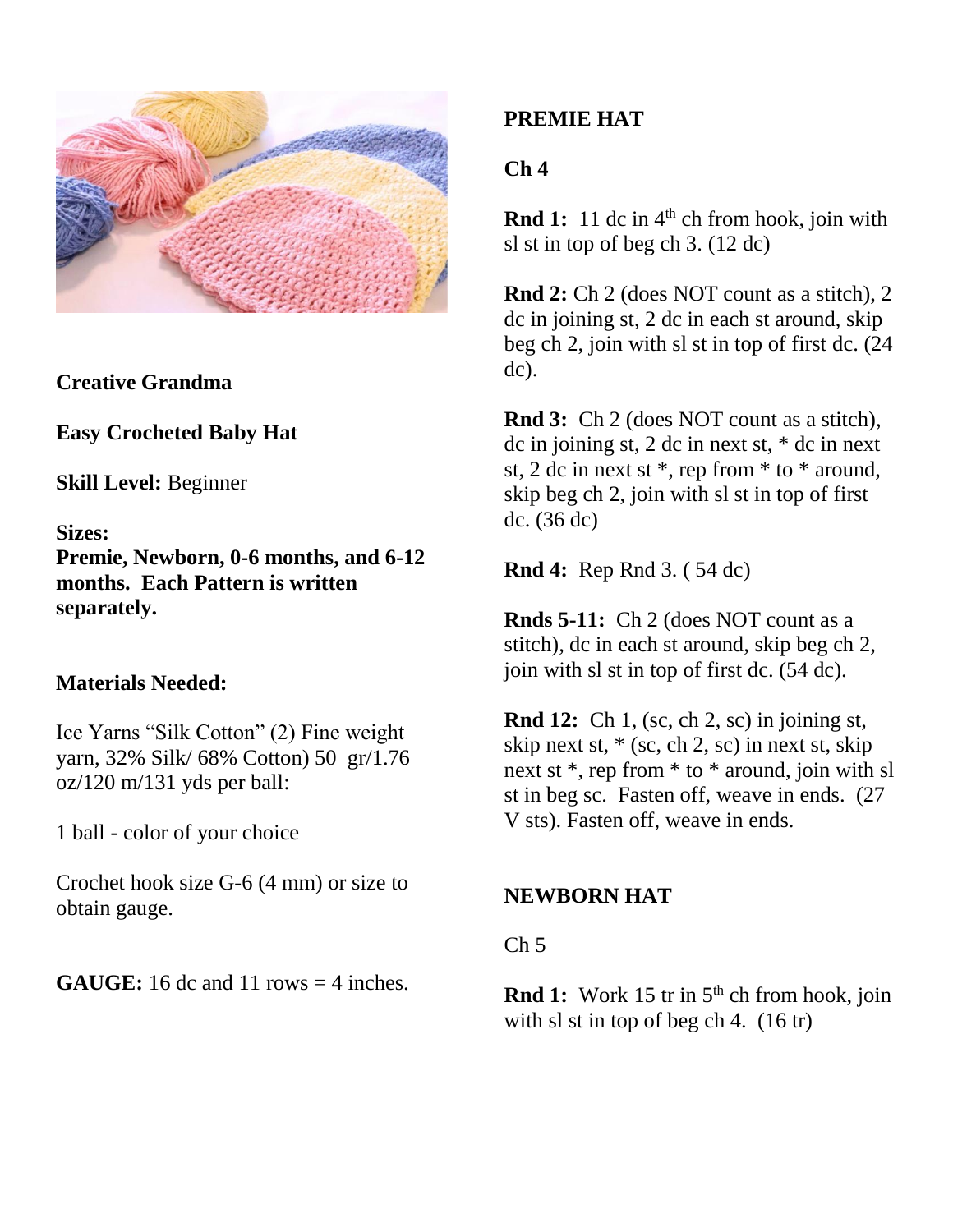## **Easy Crocheted Baby Hat Page 2.**

**Rnd 2:** Ch 2 (does NOT count as a stitch), 2 dc in joining st, work 2 dc in each st around, skip beg ch 2, join with sl st in top of first dc. (32 dc)

**Rnd 3:** Ch 2 ( does NOT count as a stitch), dc in joining st, 2 dc in next st, \* dc in next st, 2 dc in next st \*, rep from \* to \* around, skip beg ch 2, join with sl st in top of first dc. (48 dc)

**Rnd 4:** Ch 2 (does NOT count as stitch), dc in joining st, dc in each of next 2 dc, 2 dc in next st, \* dc in each of next 3 sts, 2 dc in next st \*, rep from \* to \* around, skip beg ch 2, join with sl st in top of first dc. (60 dc)

**Rnds 5-13:** Ch 2 (does NOT count as a stitch), dc in each st around, skip beg ch 2, join with sl st in top of beg dc. (60 dc)

**Rnd 14:** Ch 1, (sc, ch 2, sc) in joining st, skip next st,  $*(sc, ch 2, sc)$  in next st, skip next st \*, rep from \* to \* around, join with sl st in beg sc. (30 V sts). Fasten off, weave in ends.

## **0-6 MONTHS HAT**

 $Ch<sub>4</sub>$ 

**Rnd 1:** 11 dc in 4<sup>th</sup> ch from hook, join with sl st to top of beg ch 3. (12 dc)

**Rnd 2:** Ch 2 (does NOT count as a stitch), 2 dc in joining st, 2 dc in each st around, skip beg ch 2, join with sl st in top of first dc. (24 dc)

**Rnd 3:** Ch 2 (does NOT count as a stitch), dc in joining st, 2 dc in next st, \* dc in next st, 2 dc in next st \*, rep from \* to \* around, skip beg ch 2, join with sl st in top of first dc. (36 dc)

**Rnd 4:** Rep Rnd 3. (54 dc)

**Rnd 5:** Ch 2 (does NOT count as a stitch), dc in joining st, dc in each of next 4 sts, 2 dc in next st, \* dc in each of next 5 sts, 2 dc in next st \*, rep from \* to \* around, skip beg ch 2, join with sl st to top of first dc. (63 dc)

**Rnds 6-15:** Ch 2 (does NOT count as a stitch), dc in joining st, dc in each st around, skip beg ch 2, join with sl st to top of first dc. (63 dc)

**Rnd 16:** Ch 2 (does NOT count as a stitch), work 2 dc in joining st, dc in each remaining st around, skip beg ch 2, join with sl st to top of first dc. (64 dc)

**Rnd 17:** Ch 1, (sc, ch 2, sc) in joining st, skip next st,  $*(sc, ch 2, sc)$  in next st, skip next st \*, rep from \* to \* around, join with sl st in beg sc. Fasten off, weave in ends.

## **6-12 MONTHS HAT**

**Rnd 1:** 11 dc in 4<sup>th</sup> ch from hook, join with sl st to top of beg ch 3. (12 dc)